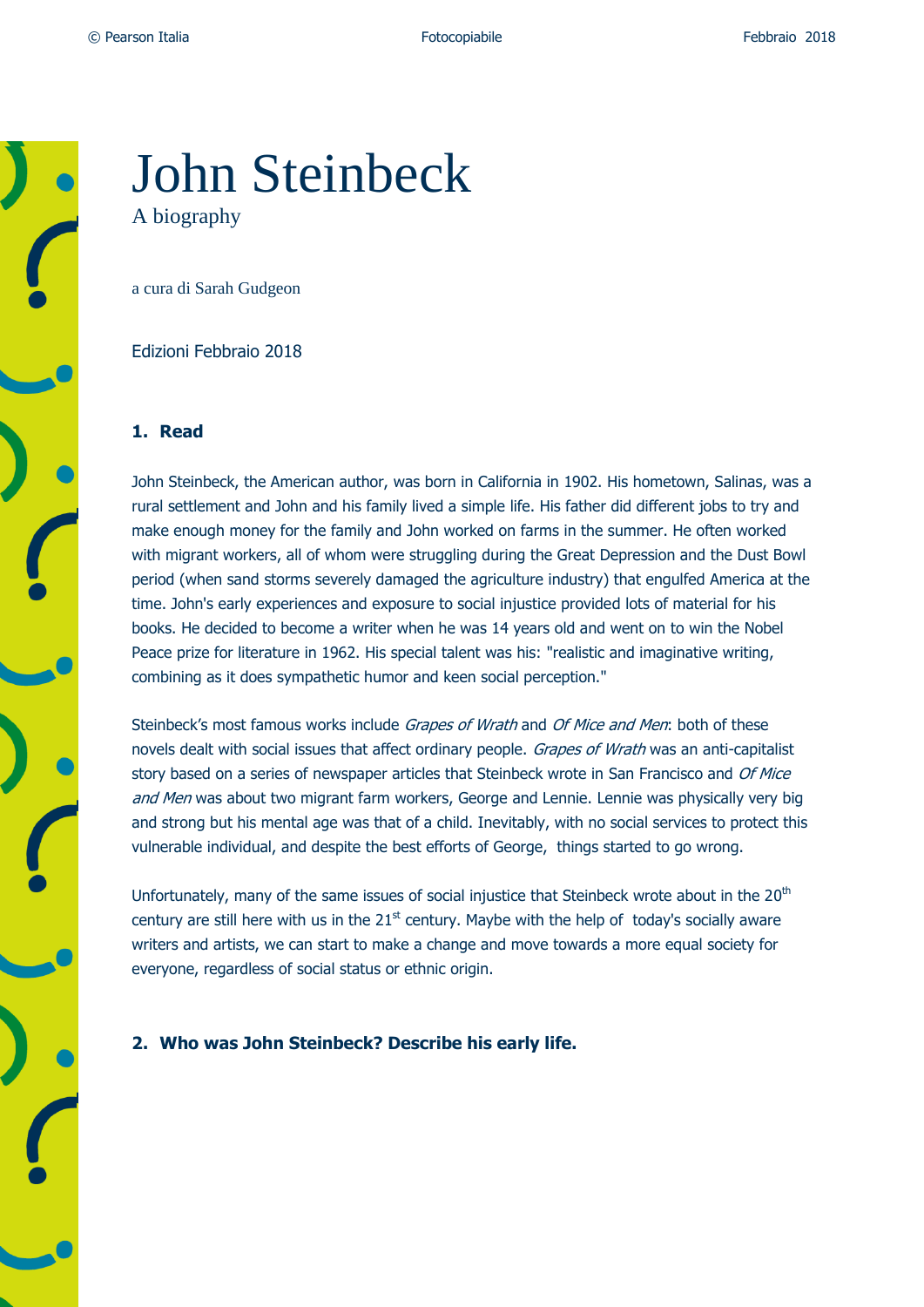## **3. Summarise the key themes of Steinbeck's work in no more than 100 words.**

**4a. Read this extract from the summary of Chapter 5 of the novel Of Mice and Men. Lennie is already upset because he has accidentally killed a puppy and he doesn't want George to find out. Then the wife of one of the men on the farm comes to see him.**

When Lennie explains that he likes to pet soft things, Curley's wife reveals that she too likes to feel silk and velvet, and she invites him to feel her hair, which is very soft. He does, but his big, clumsy fingers start to mess it up, and she angrily tells him to let go. As she tries to get her hair away from Lennie, he becomes scared and holds on more tightly. When she begins to scream, Lennie covers her mouth with his hand. A struggle ensues — Lennie panicking and Curley's wife's eyes "wild with terror" — until her body flops "like a fish" and then she is still. [www.cliffsnotes.com](http://www.cliffsnotes.com/)

**b. How do you think Lennie felt afterwards? Write a diary entry from his point of view.**